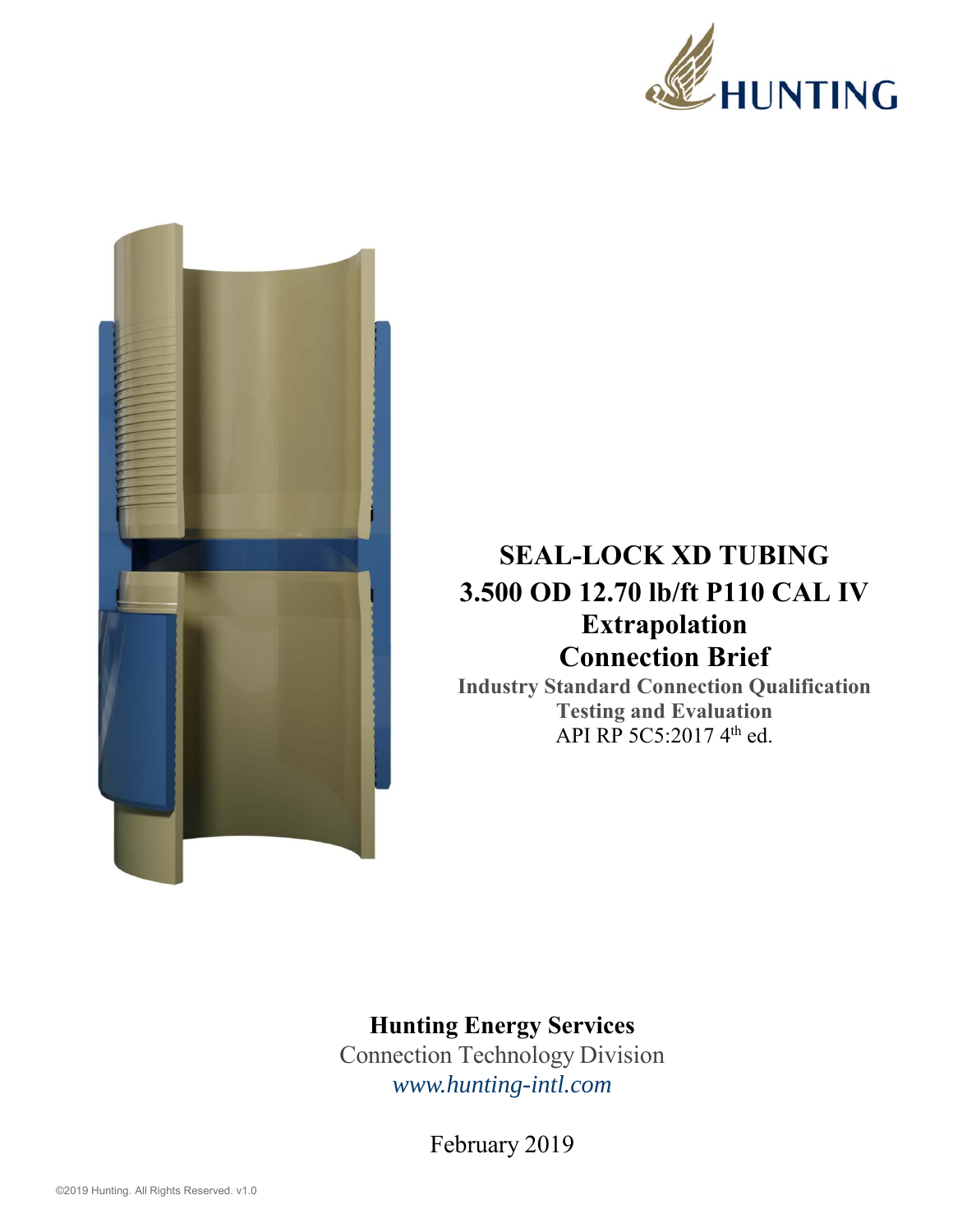

SEAL‐LOCK XD is a threaded and coupled premium connection designed to provide internal and external pressure integrity under extreme loads. SLXD utilizes a negative load‐flank thread form, advanced connection geometry, and a metal-to-metal seal to provide performance ratings that equal or exceed pipe body ratings in tension, compression, internal and external pressure. SLXD is designed and tested for HPHT wells and critical service applications.

Experimental testing and analytical evaluation of these loads are essential to validating a connection performance envelope. Hunting Energy Service Connection Technology Division has standardized on API RP 5C5 Fourth Edition, January 2017 for the experimental testing and validation of tubing connection performance.

As experimental testing in accordance with API RP 5C5 is costly and time consuming, product line validation and extrapolation/interpolation of connection designs fully tested have significant benefits. API recognizes that full‐ scale physical testing on every diameter, mass, and grade within a product line is not practical and not necessary to define connection performance. Hunting Energy Service Connection Technology Division has established guidelines for product line validation through the interpolation and extrapolation of completed full scale physical connection testing compliant with API RP 5C5 Annex F. Refer to the HES "Premium Connection Product Line Validation and Extrapolation Connection Brief" for an example of these guidelines.

The foundation for the SEAL‐LOCK XD tubing product line validation is centered on the full scale API RP 5C5 4ed: 2017 CAL IV Qualification testing of 3.500 12.70 lb/ft on API P110 material. The 3.500 SLXD connections are fully interchangeable from 12.70 lb/ft (.375" wt) down through 9.20 lb/ft (.254" wt). The critical dimensions including thread geometry, seal geometry, and connection interferences are identical. Other critical dimension such as the pipe body to shoulder area ratio are parametrically scaled to the wall thickness. The 2.875 SLXD connections are also fully interchangeable from the 8.60 lb/ft (.308" wt) down through the 6.40 lb/ft (.217" wt). As the SLXD product line incorporates a parametric design methodology, the 2.875 and 3.500 connections share many features that are identical while the remaining are parametrically scaled to the wall thickness or diameter of the tube. Refer to Table 1 for the product design criteria elements and the comparison to the 3.500 12.70 lb/ft connection. The significant amount of geometric similarities makes these connections ideal for extrapolating the CAL IV validation testing results.

To extrapolate these testing results, Finite Element Analysis (FEA) was completed on the 3.500 12.70 and 9.20 lb/ft as well as the 2.875 8.60 and 6.40 lb/ft sizes to confirm the consistency of the galling tendency, sealing performance and structural integrity. Key parameters such as the actual material strengths, material properties, and friction factors from the 3.500 12.70 lb/ft CAL IV validation were incorporated into the FEA to bound the analysis. Structural integrity of the connections can be displayed from the VME stress plots of the connections. Galling tendency of the seal can be described by the maximum seal contact stress at the fully made up position. Seal performance can be evaluated by the seal energy and the maximum contact stress. The seal energy and contact stress were normalized by the applied pressure for comparison of the different weights, sizes and applied loads. Refer to Figure 1 and Tables 2, 3, and 4 for the VME Stress Plots, the contact stress at MU, the normalized seal energy, and the normalized seal contact stress.

Concluding the FEA, the products show remarkable consistency. The VME Stress plots exhibit similar stress concentrations with only the integral shoulder as the highly stressed feature. The low maximum contact stress at the made up position for all of the connections show the risk for galling tendency is the same or less than the validation testing. The normalized seal energy and contact stress plots show the seal performance is equivalent or greater than the validated product. FEA confirms the extrapolation of the 3.500 12.70 lb/ft API RP 5C5 4ed: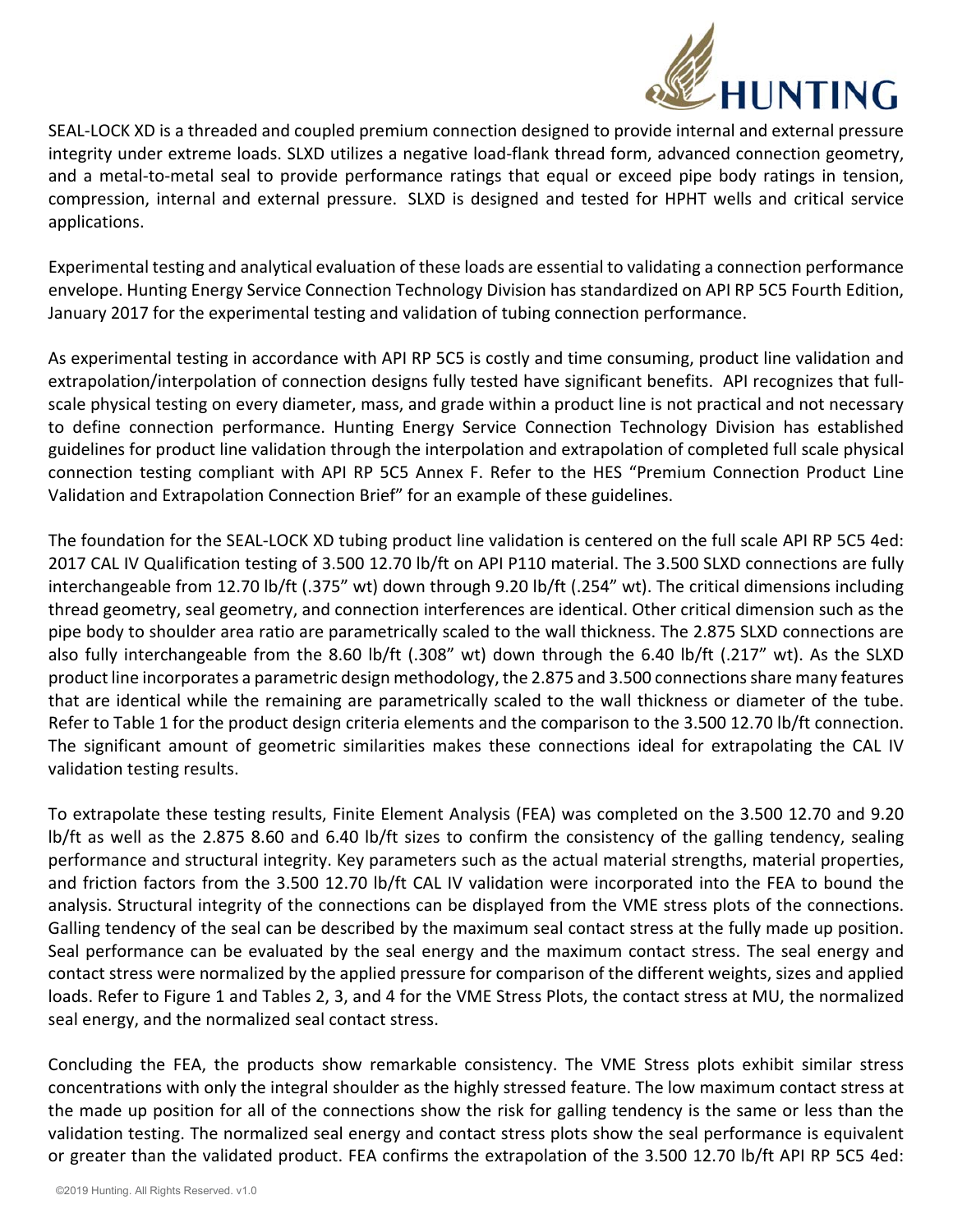

2017 CAL IV Qualification testing can be extended through the 3.500 9.20 lb/ft as well as the 2.875 8.60 lb/ft through the 6.40 lb/ft SLXD connections.

| A.1.1 Connection Identification                                  |                 |       |              |                                                                    | Seal Lock XD                   |                |                     |                      |  |                |  |
|------------------------------------------------------------------|-----------------|-------|--------------|--------------------------------------------------------------------|--------------------------------|----------------|---------------------|----------------------|--|----------------|--|
| Product Description                                              |                 |       |              |                                                                    | Size, Weight                   | Wall Thickness |                     | Size, Weight         |  | Wall Thickness |  |
| <b>Threaded &amp; Coupled Premium Connection</b>                 |                 |       |              |                                                                    | 2.875 6.40-8.60                | $0.217 - .308$ |                     | 3.500 9.20-12.70     |  | $0.254 - .375$ |  |
| <b>Connection Assessment Level</b>                               |                 |       |              | API RP 5C5:2017 CAL IV                                             |                                |                |                     |                      |  |                |  |
| A.1.2 Connection Geometry                                        |                 |       |              | <b>Coupled Connection</b>                                          |                                |                |                     |                      |  |                |  |
| A.1.5 Connection Manufacturing Specifications                    |                 |       |              | <b>SEAL-LOCK XD SPECIFICATION MANUAL REV 005</b>                   |                                |                |                     |                      |  |                |  |
| Process Control Plan No.                                         |                 |       |              | HCTD-QPP-RND-002                                                   |                                |                |                     |                      |  |                |  |
| Pin Drawing No.                                                  |                 |       |              | <b>M09731 REV NR</b>                                               |                                |                | <b>M09434 REV A</b> |                      |  |                |  |
| Box Drawing No.                                                  |                 |       |              | <b>M09732 REV NR</b>                                               |                                |                |                     | <b>M09435 REV NR</b> |  |                |  |
| Pin Thread Drawing No.                                           |                 |       |              |                                                                    | M08097-0008                    |                |                     |                      |  |                |  |
| Box Thread Drawing No.                                           |                 |       |              | M08098-0008                                                        |                                |                |                     |                      |  |                |  |
| Pin Surface Treatment Specification No.                          |                 |       |              | <b>As Machined</b>                                                 |                                |                |                     |                      |  |                |  |
| Box Surface Treatment Specification No.                          |                 |       |              | PHOSPHATE COATING/PHOS REV 007                                     |                                |                |                     |                      |  |                |  |
| Gauge Calibration Procedure No.                                  |                 |       |              | Seal Lock XD Gaging Procedures: Thread Element Gage Calibration RO |                                |                |                     |                      |  |                |  |
| Gauging and Inspection Procedure No.                             |                 |       |              | SEAL-LOCK XD PIN/BOX Inspection Procedure REV 000                  |                                |                |                     |                      |  |                |  |
| Seal Ring Inspection Procedure No.                               |                 |       |              | N/A                                                                |                                |                |                     |                      |  |                |  |
| Swage/Stress-relief Procedure No.                                |                 |       |              | FORMED REV 000 and Stress Relieve REV 004                          |                                |                |                     |                      |  |                |  |
| First/Last Article Procedure No.                                 |                 |       |              | SLXD PIN INSP REV 000/SLXD BOX INSP REV 000                        |                                |                |                     |                      |  |                |  |
| A.1.6 Connection Field/Mill Assembly and Field Repair Procedures |                 |       |              |                                                                    |                                |                |                     |                      |  |                |  |
| Coupling/Accessory Makeup Procedure No.                          |                 |       |              | SLXD Field Running and Handling Procedure REV 000                  |                                |                |                     |                      |  |                |  |
| Connection Field Running Procedure No.                           |                 |       |              | SLXD Field Running and Handling Procedure REV 000                  |                                |                |                     |                      |  |                |  |
| Connection Field Repair Procedure No.                            |                 |       |              | SLXD Visual Thread Inspection Procedure REV 000                    |                                |                |                     |                      |  |                |  |
| Thread Compound                                                  |                 |       |              |                                                                    | BOL 72733 & Banner Moli-G Lube |                |                     |                      |  |                |  |
| <b>Product Design Criteria Elements</b>                          | 2.875 6.40 SLXD |       |              | 2.875 8.60 SLXD<br>3.500 9.20 SLXD<br>3.500 12.70 SLXD             |                                |                |                     |                      |  |                |  |
| <b>Threaded and Coupled Premium</b>                              | Size, Weight    | Wall  | Size, Weight |                                                                    | Wall                           | Size, Weight   | Wall                | Size, Weight         |  | Wall           |  |
| Connection                                                       | 2.875 6.40      | 0.217 | 2.875 8.60   |                                                                    | 0.308                          | 3.500 9.20     | 0.254               | 3.500 12.70          |  | 0.375          |  |
| Lead                                                             | N/C             |       | N/C          |                                                                    |                                | N/C            |                     | N/C                  |  |                |  |
| Taper                                                            | N/C             |       | N/C          |                                                                    | N/C                            |                | N/C                 |                      |  |                |  |
| Thread Height                                                    | N/C             |       | N/C          |                                                                    | N/C                            |                | N/C                 |                      |  |                |  |
| Thread Form                                                      | N/C             |       |              | N/C                                                                |                                | N/C            |                     | N/C                  |  |                |  |
| Torque Shoulder Angle / Shoulder to<br>Pipe Body Ratio           | N/C/51.6%       |       |              | N/C/60.5%                                                          |                                | N/C/61.5%      | N/C / 69.6%         |                      |  |                |  |
| Seal Taper                                                       | N/C             |       | N/C          |                                                                    |                                | N/C            |                     | N/C                  |  |                |  |
| Seal Lengths                                                     | N/C             |       | N/C          |                                                                    | N/C                            |                | N/C                 |                      |  |                |  |
| Pin Nose Length                                                  | N/C             |       | N/C          |                                                                    | N/C                            |                | N/C                 |                      |  |                |  |
| Distance Between Face of Pin Nose to                             | N/C             |       | N/C          |                                                                    | N/C                            |                | N/C                 |                      |  |                |  |
| Thread Start                                                     | N/C             |       | N/C          |                                                                    |                                | N/C            |                     | N/C                  |  |                |  |
| Thread Interference<br>Primary Seal Interference                 | N/C             |       | N/C          |                                                                    |                                | N/C            |                     | N/C                  |  |                |  |
|                                                                  |                 |       |              |                                                                    |                                |                |                     |                      |  |                |  |
| Pin Seal Area to Pipe Body Area Ratio                            | 71.25%          |       |              | 74.74%                                                             |                                | 72.91%         |                     | 77.50%               |  |                |  |
| Coupling OD / SC OD                                              | 3.500 / 3.268   |       |              | 3.500 / 3.397                                                      |                                | 4.250 / 3.960  |                     | 4.250 / 4.132        |  |                |  |
| Critical Cross Section Area Box to<br>Pipe Body Area Ratio       | 168%            |       |              | 123%                                                               |                                | 172%           |                     | 121%                 |  |                |  |
| Distance from Pin Nose to Centerline<br>of Seal.                 | N/C             |       | N/C          |                                                                    |                                | N/C            |                     | N/C                  |  |                |  |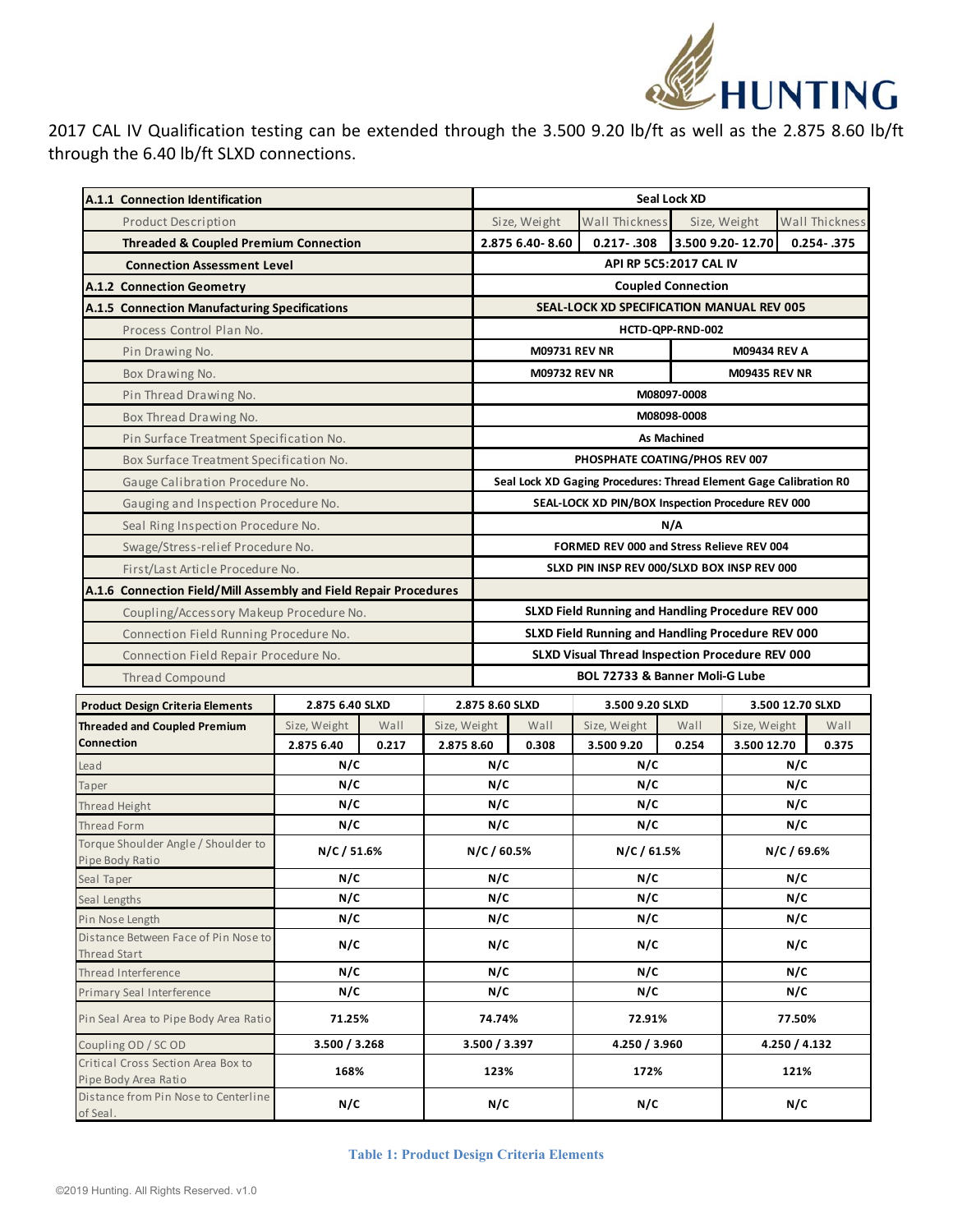



**Figure 1: FEA VME Stress Plots**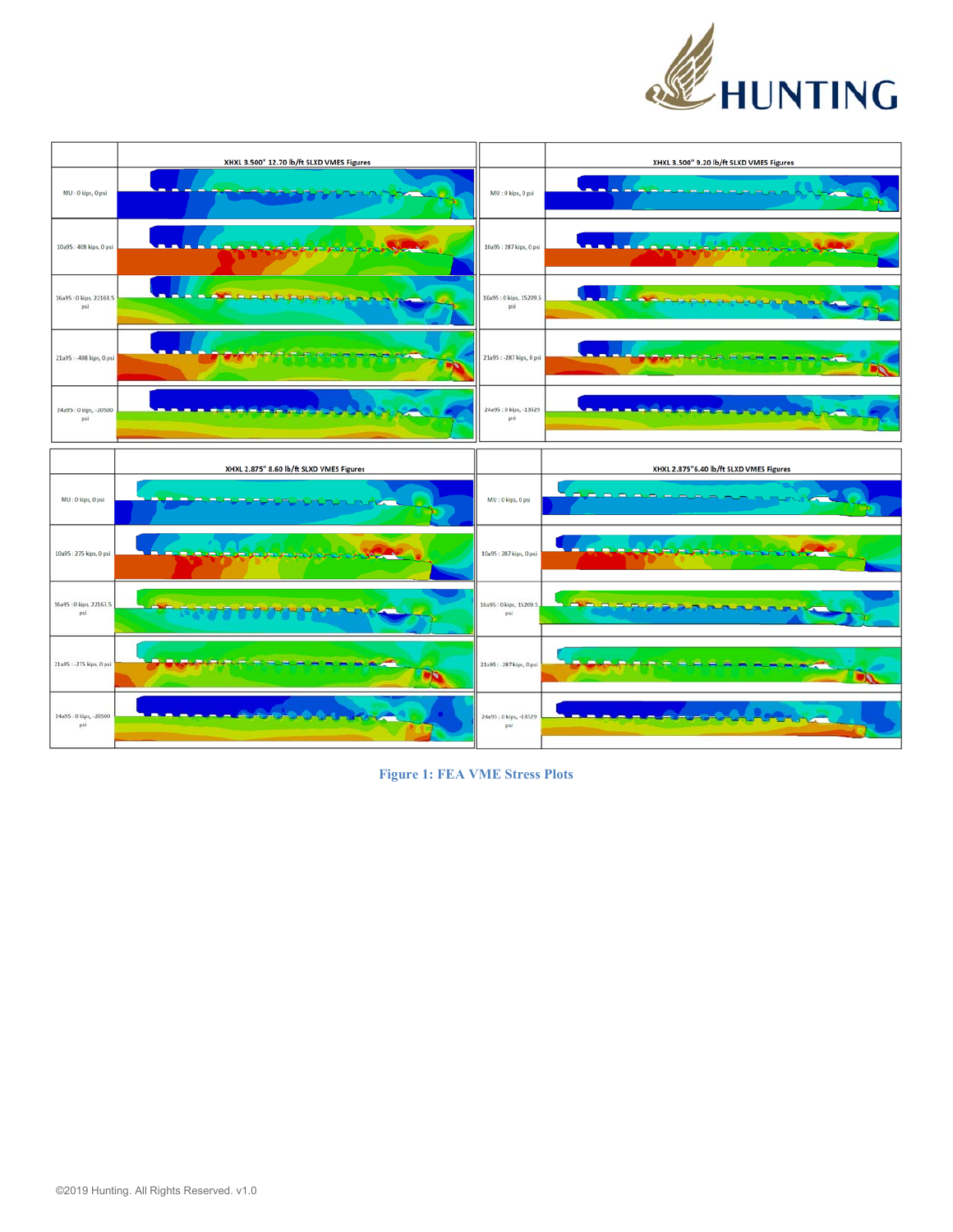



## **Table 2: MU Contact Stress**



**Table 3: Normalized Seal Contact Energy**